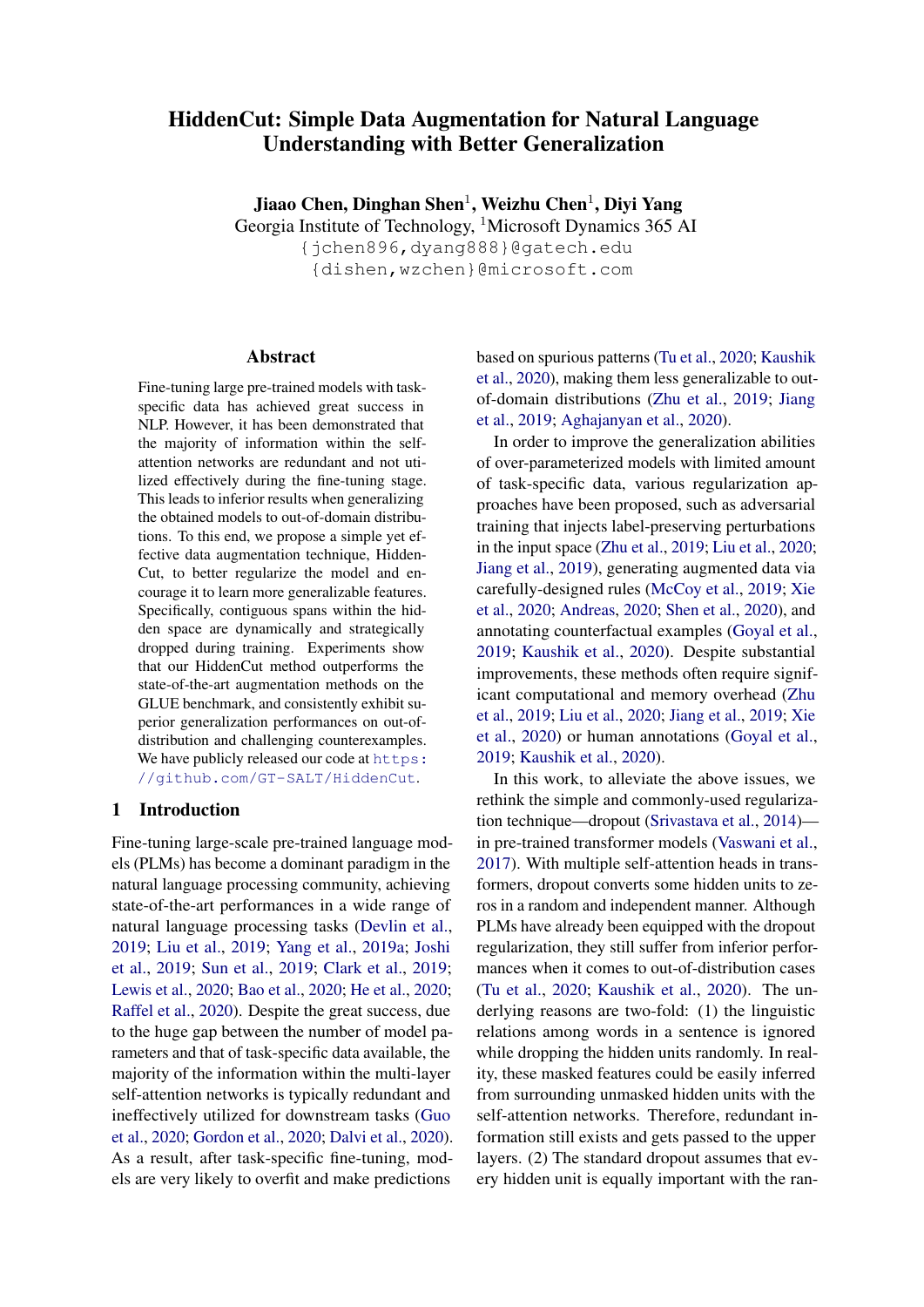dom sampling procedure, failing to characterize the different roles these features play in distinct tasks. As a result, the learned representations are not generalized enough while applied to other data and tasks. To drop the information more effectively, [Shen et al.](#page-10-5) [\(2020\)](#page-10-5) recently introduce Cutoff to remove tokens/features/spans in the input space. Even though models will not see the removed information during training, examples with large noise may be generated when key clues for predictions are completely removed from the input.

To overcome these limitations, we propose a simple yet effective data augmentation method, HiddenCut, to regularize PLMs during the fine-tuning stage. Specifically, the approach is based on the *linguistic* intuition that hidden representations of adjacent words are more likely to contain similar and redundant information. HiddenCut drops hidden units more structurally by masking the whole hidden information of *contiguous spans* of tokens after every encoding layer. This would encourage models to fully utilize all the task-related information, instead of learning spurious patterns during training. To make the dropping process more efficient, we *dynamically* and *strategically* select the informative spans to drop by introducing an attentionbased mechanism. By performing HiddenCut in the hidden space, the impact of dropped information is only mitigated rather than completely removed, avoiding injecting too much noise to the input. We further apply a Jensen-Shannon Divergence consistency regularization between the original and these augmented examples to model the consistent relations between them.

To demonstrate the effectiveness of our methods, we conduct experiments to compare our HiddenCut with previous state-of-the-art data augmentation method on 8 natural language understanding tasks from the GLUE [\(Wang et al.,](#page-10-8) [2018\)](#page-10-8) benchmark for in-distribution evaluations, and 5 challenging datasets that cover single-sentence tasks, similarity and paraphrase tasks and inference tasks for *out-ofdistribution* evaluations. We further perform ablation studies to investigate the impact of different selecting strategies on HiddenCut's effectiveness. Results show that our method consistently outperforms baselines, especially on out-of-distribution and challenging counterexamples. To sum up, our contributions are:

• We propose a simple data augmentation method, HiddenCut, to regularize PLMs during fine-tuning by cutting contiguous spans of representations in the hidden space.

- We explore and design different strategic sampling techniques to dynamically and adaptively construct the set of spans to be cut.
- We demonstrate the effectiveness of Hidden-Cut through extensive experiments on both indistribution and out-of-distribution datasets.

## 2 Related Work

# 2.1 Adversarial Training

Adversarial training methods usually regularize models through applying perturbations to the input or hidden space [\(Szegedy et al.,](#page-10-9) [2013;](#page-10-9) [Goodfel](#page-8-9)[low et al.,](#page-8-9) [2014;](#page-8-9) [Madry et al.,](#page-9-9) [2017\)](#page-9-9) with additional forward-backward passes, which influence the model's predictions and confidence without changing human judgements. Adversarial-based approaches have been actively applied to various NLP tasks in order to improve models' robustness and generalization abilities, such as sentence classification [\(Miyato et al.,](#page-9-10) [2017\)](#page-9-10), machine reading comprehension (MRC) [\(Wang and Bansal,](#page-10-10) [2018\)](#page-10-10) and natural language inference (NLI) tasks [\(Nie](#page-9-11) [et al.,](#page-9-11) [2020\)](#page-9-11). Despite its success, adversarial training often requires extensive computation overhead to calculate the perturbation directions [\(Shafahi](#page-9-12) [et al.,](#page-9-12) [2019;](#page-9-12) [Zhang et al.,](#page-10-11) [2019a\)](#page-10-11). In contrast, our HiddenCut adds perturbations in the hidden space in a more efficient way that does not require extra computations as the designed perturbations can be directly derived from self-attentions.

#### 2.2 Data Augmentation

Another line of work to improve the model robustness is to directly design data augmentation methods to enrich the original training set such as creating syntactically-rich examples [\(McCoy et al.,](#page-9-8) [2019;](#page-9-8) [Min et al.,](#page-9-13) [2020\)](#page-9-13) with specific rules, crowdsourcing counterfactual augmentation to avoid learning spurious features [\(Goyal et al.,](#page-8-8) [2019;](#page-8-8) [Kaushik et al.,](#page-9-5) [2020\)](#page-9-5), or combining examples in the dataset to increase compositional generalizabilities [\(Jia and Liang,](#page-9-14) [2016;](#page-9-14) [Andreas,](#page-8-7) [2020;](#page-8-7) [Chen et al.,](#page-8-10) [2020b,](#page-8-10)[a\)](#page-8-11). However, they either require careful design [\(McCoy et al.,](#page-9-8) [2019;](#page-9-8) [Andreas,](#page-8-7) [2020\)](#page-8-7) to infer labels for generated data or extensive human annotations [\(Goyal et al.,](#page-8-8) [2019;](#page-8-8) [Kaushik et al.,](#page-9-5) [2020\)](#page-9-5), which makes them hard to generalize to different tasks/datasets. Recently [Shen et al.](#page-10-5) [\(2020\)](#page-10-5) introduce a set of cutoff augmentation which directly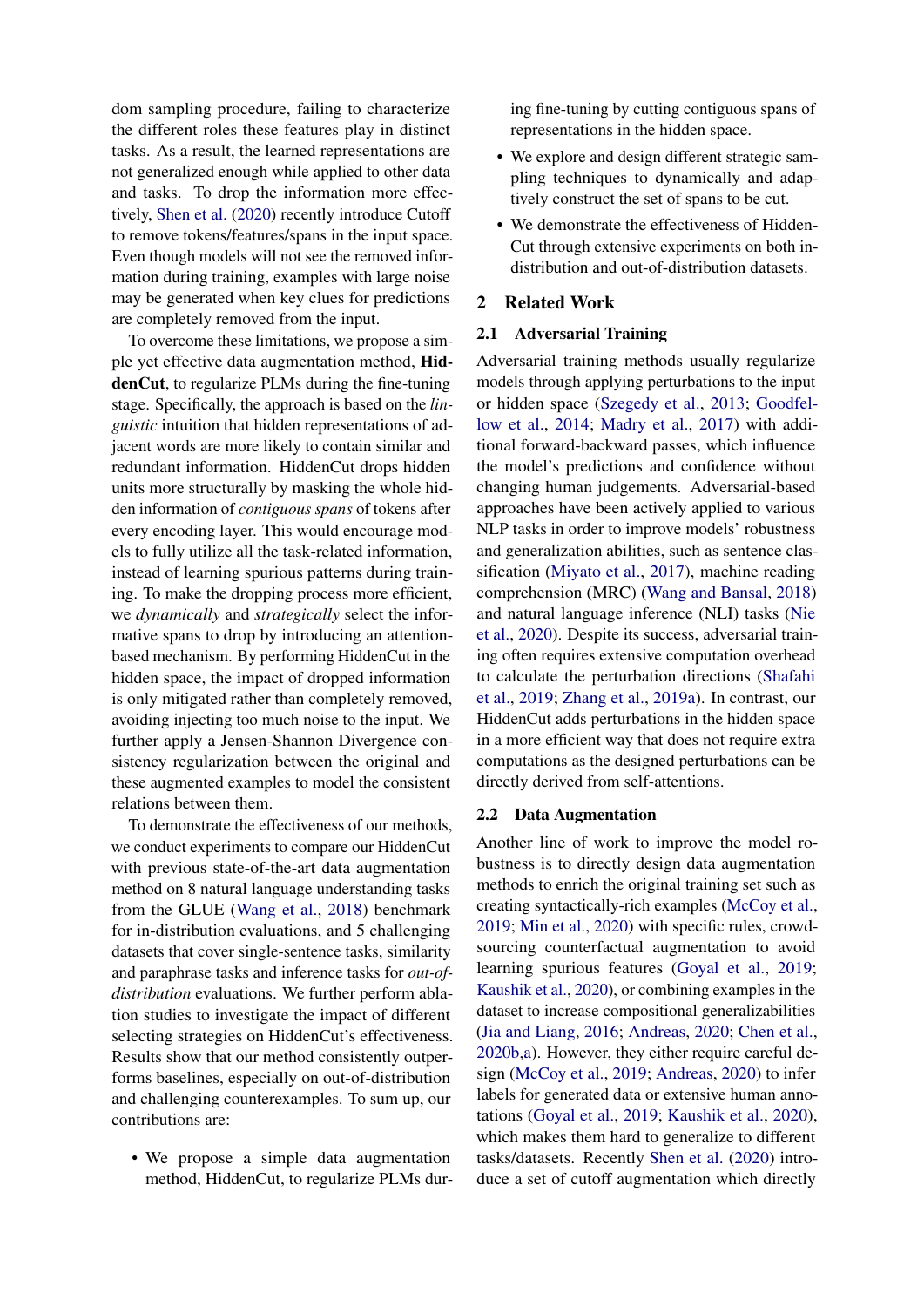creates partial views to augment the training in a more task-agnostic way. Inspired by these prior work, our HiddenCut aims at improving models' generalization abilities to out-of-distribution via linguistic-informed strategically dropping spans of hidden information in transformers.

## 2.3 Dropout-based Regularization

Variations of dropout [\(Srivastava et al.,](#page-10-6) [2014\)](#page-10-6) have been proposed to regularize neural models by injecting noise through dropping certain information so that models do not overfit training data. However, the major efforts have been put to convolutional neural networks and trimmed for structures in images recently such as DropPath [\(Lars](#page-9-15)[son et al.,](#page-9-15) [2017\)](#page-9-15), DropBlock [\(Ghiasi et al.,](#page-8-12) [2018\)](#page-8-12), DropCluster [\(Chen et al.,](#page-8-13) [2020c\)](#page-8-13) and AutoDropout [\(Pham and Le,](#page-9-16) [2021\)](#page-9-16). In contrast, our work takes a closer look at transformer-based models and introduces HiddenCut for natural language understanding tasks. HiddenCut is closely related to Drop-Block [\(Ghiasi et al.,](#page-8-12) [2018\)](#page-8-12), which drops contiguous regions from a feature map. However, different from images, hidden dimensions in PLMs that contain syntactic/semantic information for NLP tasks are more closely related (e.g., NER and POS information), and simply dropping spans of features in certain hidden dimensions might still lead to information redundancy.

## 3 HiddenCut Approach

To regularize transformer models in a more structural and efficient manner, in this section, we introduce a simple yet effective data augmentation technique, HiddenCut, that reforms dropout to cutting contiguous spans of hidden representations after each transformer layer (Section [3.1\)](#page-2-0). Intuitively, the proposed approach encourages the models to fully utilize all the hidden information within the self-attention networks. Furthermore, we propose an attention-based mechanism to strategically and judiciously determine the specific spans to cut (Section [3.2\)](#page-2-1). The schematic diagram of HiddenCut, applied to the transformer architecture (and its comparison to dropout) are shown in Figure [1.](#page-3-0)

## <span id="page-2-0"></span>3.1 HiddenCut

For an input sequence  $s = \{w_0, w_1, ..., w_L\}$  with  $L$  tokens associated with a label  $y$ , we employ a pre-trained transformer model  $f_{1:M}(\cdot)$  with M layers like RoBERTa [\(Liu et al.,](#page-9-0) [2019\)](#page-9-0) to encode the text into hidden representations. Thereafter, an inference network  $q(\cdot)$  is learned on top of the pretrained models to predict the corresponding labels. In the hidden space, after layer  $m$ , every word  $w_i$ in the input sequence is encoded into a  $D$  dimensional vector  $h_i^m \in \mathbb{R}^D$  and the whole sequence could be viewed as a hidden matrix  $\mathbf{H}^m \in \mathbf{R}^{L \times D}$ .

With multiple self-attention heads in the transformer layers, it is found that there is extensive redundant information across  $h_i^m \in H$  that are linguistically related [\(Dalvi et al.,](#page-8-5) [2020\)](#page-8-5) (e.g., words that share similar semantic meanings). As a result, the removed information from the standard dropout operation may be easily inferred from the remaining unmasked hidden units. The resulting model might easily overfit to certain high-frequency features without utilizing all the important task-related information in the hidden space (especially when task-related data is limited). Moreover, the model also suffers from poor generalization ability while being applied to out-of-distribution cases.

Inspired by [Ghiasi et al.](#page-8-12) [\(2018\)](#page-8-12); [Shen et al.](#page-10-5) [\(2020\)](#page-10-5), we propose to improve the dropout regularization in transformer models by creating augmented training examples through HiddenCut, which drops a contiguous span of hidden information encoded in every layer, as shown in Figure [1](#page-3-0) (c). Mathematically, in every layer  $m$ , a span of hidden vectors,  $S \in R^{l \times D}$ , with length  $l = \alpha L$  in the hidden matrix  $\mathbf{H}^m \in \mathbb{R}^{L \times D}$  are converted to 0, and the corresponding attention masks are adjusted to 0, where  $\alpha$  is a pre-defined hyper-parameter indicating the dropping extent of HiddenCut. After being encoded and hiddencut through all the hidden layers in pre-trained encoders, augmented training data  $f^{\text{HiddenCut}}(\mathbf{s})$  is created for learning the inference network  $g(\cdot)$  to predict task labels.

#### <span id="page-2-1"></span>3.2 Strategic Sampling

Different tasks rely on learning distinct sets of information from the input to predict the corresponding task labels. Performing HiddenCut randomly might be inefficient especially when most of the dropping happens at task-unrelated spans, which fails to effectively regularize model to take advantage of all the task-related features. To this end, we propose to select the spans to be cut *dynamically* and *strategically* in every layer. In other words, we mask the most informative span of hidden representations in one layer to force models to discover other useful clues to make predictions instead of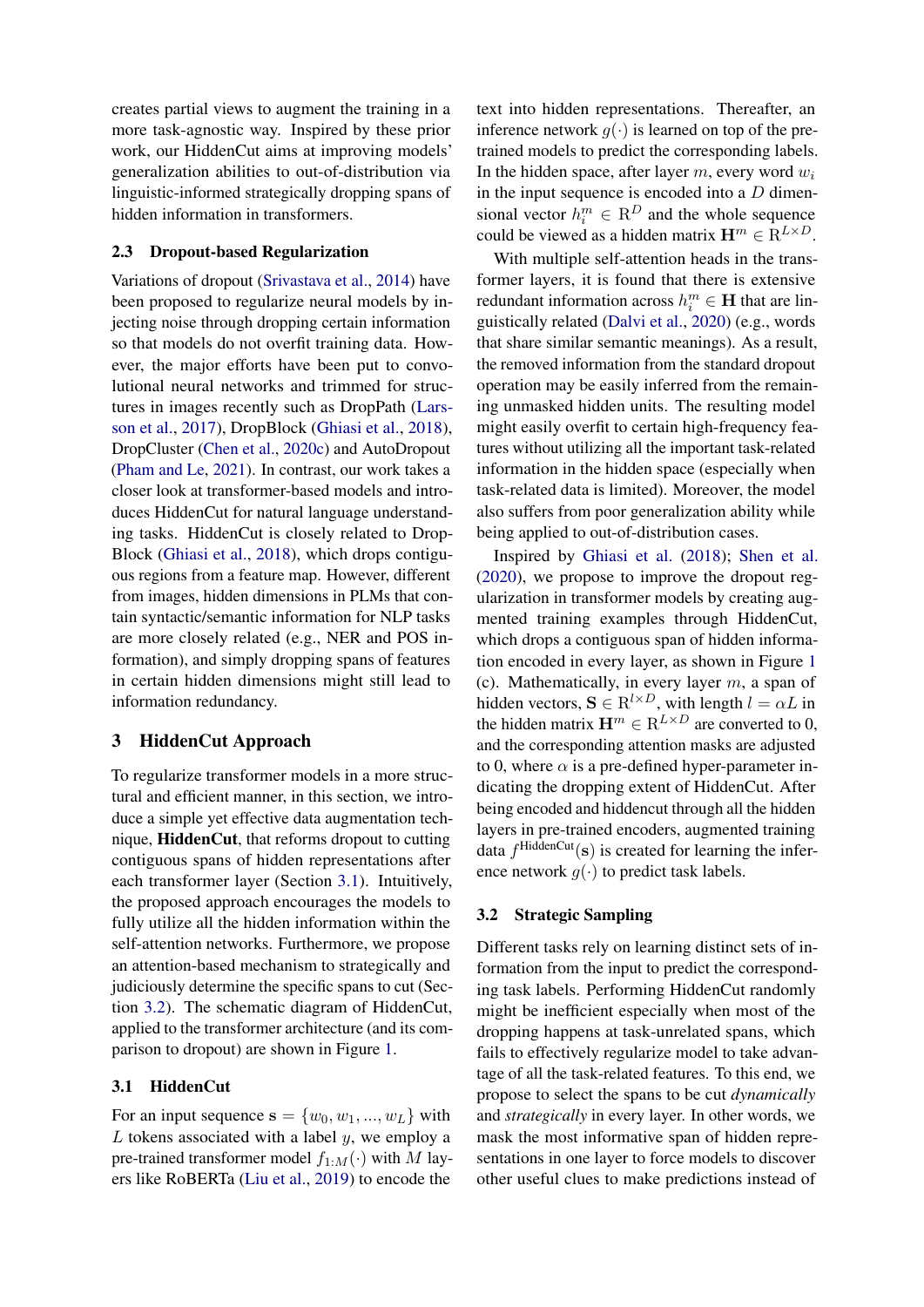<span id="page-3-0"></span>

Figure 1: Illustration of the differences between Dropout (a) and HiddenCut (b), and the position of HiddenCut in transformer layers (c). A sentence in the hidden space can be viewed as a  $L \times D$  matrix where L is the length of the sentence and  $D$  is the number of hidden dimensions. The cells in blue represent that they are masked. Dropout masks random independent units in the matrix while our HiddenCut selects and masks a whole span of hidden representations based on attention weights received in the current layer. In our experiments, we perform HiddenCut after the feed-forward network in every transformer layer.

relying on a small set of spurious patterns.

Attention-based Sampling Strategy The most direct way is to define the set of tokens to be cut by utilizing attention weights assigned to tokens in the self-attention layers [\(Kovaleva et al.,](#page-9-17) [2019\)](#page-9-17). Intuitively, we can drop the spans of hidden representations that are assigned high attentions by the transformer layers. As a result, the information redundancy is alleviated and models would be encourage to attend to other important information. Specifically, we first derive the average attention for each token,  $a_i$ , from the attention weights matrix  $A \in \mathbb{R}^{P \times L \times L}$  after self-attention layers, where  $P$  is the number of attention heads and  $L$  is the sequence length:

$$
a_i = \frac{\sum_j^P (\sum_k^L A[j][k][i])}{P}.
$$

We then sample the start token  $h_i$  for HiddenCut from the set that contains top  $\beta L$  tokens with higher average attention weights ( $\beta$  is a pre-defined parameter). Then HiddenCut is performed to mask the hidden representations between  $h_i$  and  $h_{i+l}$ . Note that the salient sets are different across different layers and updated throughout the training.

Other Sampling Strategies We also explore other widely used word importance discovery methods to find a set of tokens to be strategically cut by HiddenCut, including:

• **Random**: All spans of tokens are viewed as equally important, thus are randomly cut.

- LIME [\(Ribeiro et al.,](#page-9-18) [2016\)](#page-9-18) defines the importance of tokens by examining the locally faithfulness where weights of tokens are assigned by classifiers trained with sentences whose words are randomly removed. We utilized LIME on top of a SVM classifier to pre-define a fixed set of tokens to be cut.
- **GEM** [\(Yang et al.,](#page-10-12) [2019b\)](#page-10-12) utilizes orthogonal basis to calculate the *novelty scores* that measure the new semantic meaning in tokens, *significance scores* that estimate the alignment between the semantic meaning of tokens and the sentence-level meaning, and the *uniqueness scores* that examine the uniqueness of the semantic meaning of tokens. We compute the GEM scores using the hidden representations at every layer to generate the set of tokens to be cut, which are updated during training.
- Gradient [\(Baehrens et al.,](#page-8-14) [2010\)](#page-8-14): We define the set of tokens to be cut based on the rankings of the absolute values of gradients they received at every layer in the backward-passing. This set would be updated during training.

## 3.3 Objectives

During training, for an input text sequence s with a label  $y$ , we generate  $N$  augmented examples  $\{f_1^{\text{HiddenCut}}(\mathbf{s}), ..., f_N^{\text{HiddenCut}}(\mathbf{s})\}$  through performing HiddenCut in pre-trained encoder  $f(\cdot)$ . The whole model  $g(f(\cdot))$  is then trained though several objectives including general classification loss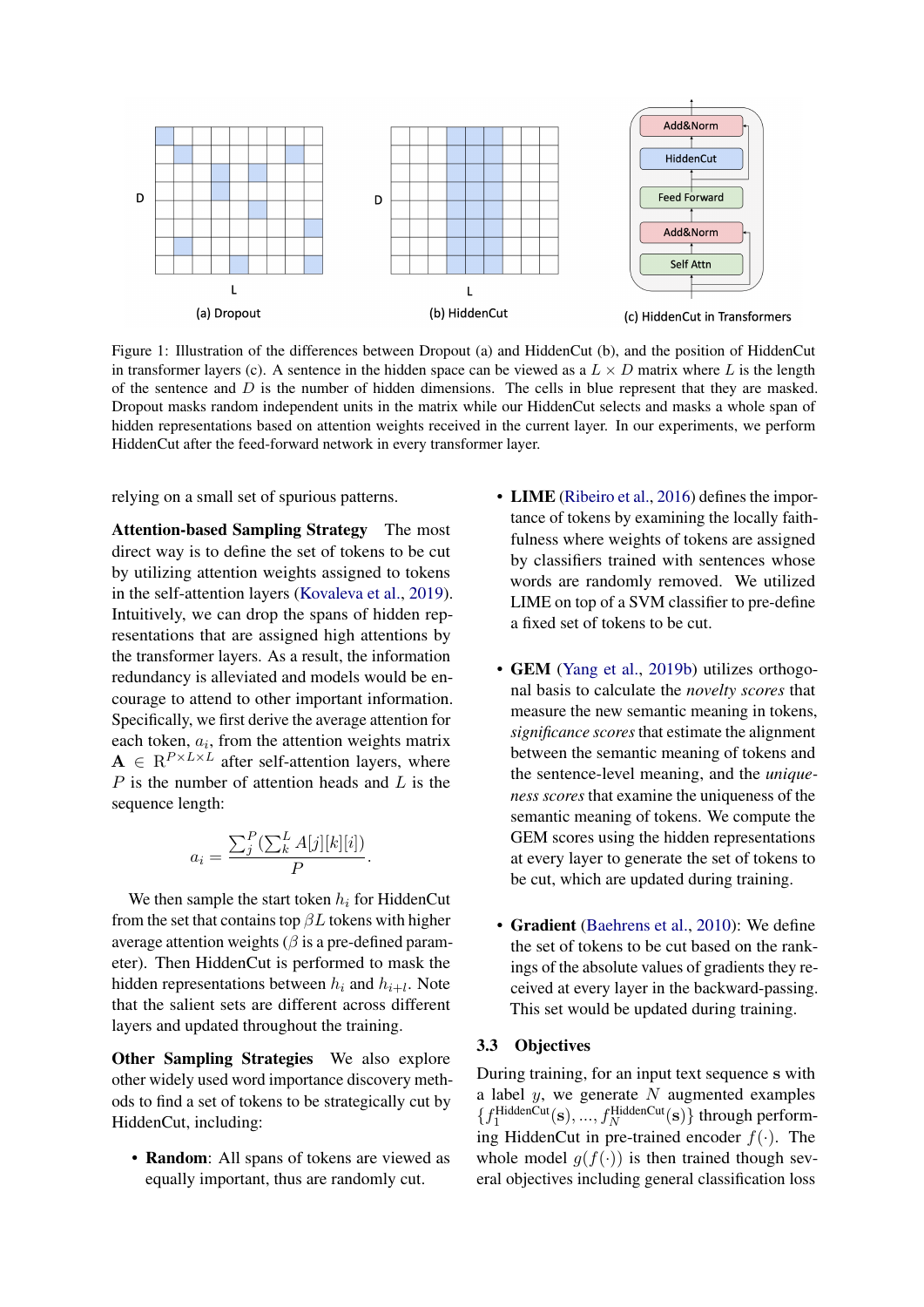$(\mathcal{L}_{ori}$  and  $\mathcal{L}_{aug}$ ) on data-label pairs and consistency regularization  $(\mathcal{L}_{is})$  [\(Miyato et al.,](#page-9-10) [2017,](#page-9-10) [2018;](#page-9-19) [Clark et al.,](#page-8-15) [2018;](#page-8-15) [Xie et al.,](#page-10-13) [2019;](#page-10-13) [Shen et al.,](#page-10-5) [2020\)](#page-10-5) across different augmentations:

$$
\mathcal{L}_{ori} = \mathbf{CE}(g(f(\mathbf{s})), y)
$$

$$
\mathcal{L}_{aug} = \sum_{N} \mathbf{CE}(g(f_i^{\text{HiddenCut}}(\mathbf{s})), y)
$$

$$
\mathcal{L}_{js} = \sum_{N} \mathbf{KL}[p(y|g(f_i^{\text{HiddenCut}}(\mathbf{s}))||p_{avg}]
$$

where CE and KL represent the cross-entropy loss and KL-divergence respectively.  $p_{avg}$  stands for the average predictions across the original text and all the augmented examples.

Combining these three losses, our overall objective function is:

$$
\mathcal{L} = \mathcal{L}_{ori} + \gamma \mathcal{L}_{aug} + \eta \mathcal{L}_{js}
$$

where  $\gamma$  and  $\eta$  are the weights used to balance the contributions of learning from the original data and augmented data.

# 4 Experiments

#### 4.1 Datasets

We conducted experiments on both in-distribution datasets and out-of-distribution datasets to demonstrate the effectiveness of our proposed HiddenCut.

In-Distribution Datasets We mainly trained and evaluated our methods on the widely-used GLUE benchmark [\(Wang et al.,](#page-10-8) [2018\)](#page-10-8) which covers a wide range of natural language understanding tasks: *single-sentence tasks* including: (i) Stanford Sentiment Treebank (SST-2) which predict the sentiment of movie reviews to be positive or negative, and (ii) Corpus of Linguistic Acceptability (CoLA) which predict whether a sentence is linguistically acceptable or not; *similarity and paraphrase tasks* including (i) Quora Question Pairs (QQP) which predict whether two question are paraphrases, (ii) Semantic Textual Similarity Benchmark (STS-B) which predict the similarity ratings between two sentences, and (iii) Microsoft Research Paraphrase Corpus (MRPC) which predict whether two given sentences are semantically equivalent; *inference tasks* including (i) Multi-Genre Natural Language Inference (MNLI) which classified the relationships between two sentences into entailment, contradiction, or neutral, (ii) Question Natural Language Inference (QNLI) which predict whether a given

sentence is the correct answer to a given question, and (iii) Recognizing Textual Entailment (RTE) which predict whether the entailment relation holds between two sentences. Accuracy was used as the evaluation metric for most of the datasets except that Matthews correlation was used for CoLA and Spearman correlation was utilized for STS-B.

Out-Of-Distribution Datasets To demonstrate the generalization abilities of our proposed methods, we directly evaluated on 5 different out-ofdistribution challenging sets, using the models that are fine-tuned on GLUE benchmark datasets:

- Single Sentence Tasks: Models fine-tuned from SST-2 are directly evaluated on two recent challenging sentiment classification datasets: IMDB Contrast Set [\(Gardner](#page-8-16) [et al.,](#page-8-16) [2020\)](#page-8-16) including 588 examples and IMDB Counterfactually Augmented Dataset [\(Kaushik et al.,](#page-9-5) [2020\)](#page-9-5) including 733 examples. Both of them were constructed by asking NLP researchers [\(Gardner et al.,](#page-8-16) [2020\)](#page-8-16) or Amazon Mechanical Turkers [\(Kaushik et al.,](#page-9-5) [2020\)](#page-9-5) to make minor edits to examples in the original IMDB dataset [\(Maas et al.,](#page-9-20) [2011\)](#page-9-20) so that the sentiment labels change while the major contents keep the same.
- Similarity and Paraphrase Tasks: Models fine-tuned from QQP are directly evaluated on the recently introduced challenging paraphrase dataset PAWS-QQP [\(Zhang et al.,](#page-10-14) [2019b\)](#page-10-14) that has 669 test cases. PAWS-QQP contains sentence pairs with high word overlap but different semantic meanings created via word-swapping and back-translation from the original QQP dataset.
- Inference Tasks: Models fine-tuned from MNLI are directly evaluated on two challenging NLI sets: HANS [\(McCoy et al.,](#page-9-8) [2019\)](#page-9-8) with 30,000 test cases and Adversarial NLI (A1 dev sets) [\(Nie et al.,](#page-9-11) [2020\)](#page-9-11) including 1,000 test cases. The former one was constructed by using syntactic rules (lexical overlap, subsequence and constituent) to generate non-entailment examples with high premisehypothesis overlap from MNLI. The latter one was created by adversarial human-and-modelin-the-loop framework [\(Nie et al.,](#page-9-11) [2020\)](#page-9-11) to create hard examples based on BERT-Large models[\(Devlin et al.,](#page-8-0) [2019\)](#page-8-0) pre-trained on SNLI [\(Bowman et al.,](#page-8-17) [2015\)](#page-8-17) and MNLI.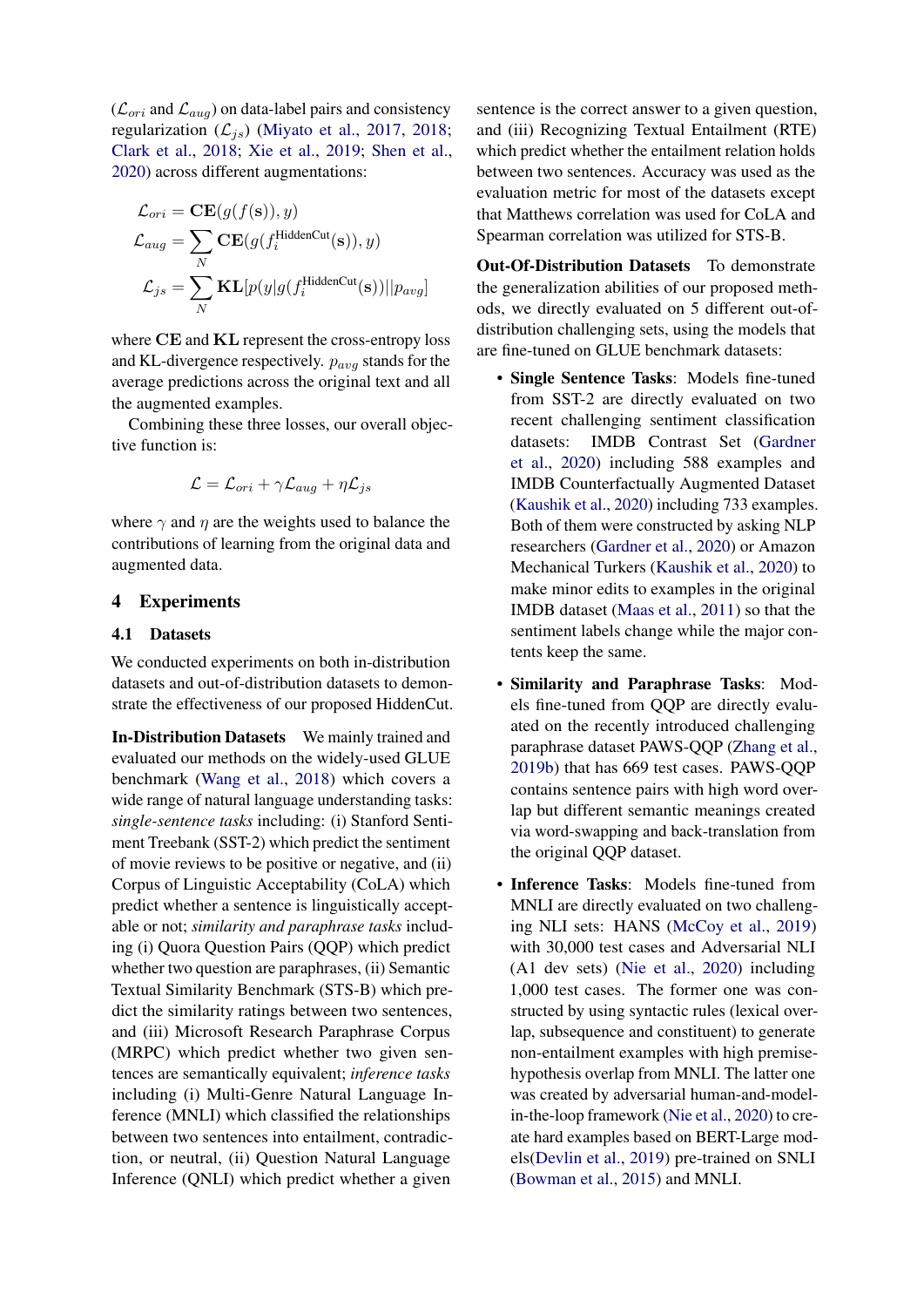<span id="page-5-0"></span>

| <b>Method</b>         | <b>MNLI</b> | <b>ONLI</b> | <b>OOP</b> | <b>RTE</b> | $SST-2$ | <b>MRPC</b> | <b>CoLA</b> | <b>STS-B</b> | Avg  |
|-----------------------|-------------|-------------|------------|------------|---------|-------------|-------------|--------------|------|
| RoBERTa-base          | 87.6        | 92.8        | 91.9       | 78.7       | 94.8    | 89.5        | 63.6        | 91.2         | 86.3 |
| <b>ALUM</b>           | 88.1        | 93.1        | 92.0       | 80.2       | 95.3    | 90.9        | 63.6        | 91.1         | 86.8 |
| Token Cutoff          | 88.2        | 93.1        | 91.9       | 81.2       | 95.1    | 91.1        | 64.1        | 91.2         | 87.0 |
| <b>Feature Cutoff</b> | 88.2        | 93.3        | 92.0       | 81.6       | 95.3    | 90.7        | 63.6        | 91.2         | 87.0 |
| Span Cutoff           | 88.4        | 93.4        | 92.0       | 82.3       | 95.4    | 91.1        | 64.7        | 91.2         | 87.3 |
| HiddenCut †           | 88.2        | 93.7        | 92.0       | 83.4       | 95.8    | 92.0        | 66.2        | 91.3         | 87.8 |

Table 1: In-distribution evaluation results on the dev sets of the GLUE benchmark. † means our proposed method.

<span id="page-5-1"></span>

| <b>Method</b>          | <b>Single-Sentence</b> |                 | Similarity&Paraphrase | Inference   |                    |  |
|------------------------|------------------------|-----------------|-----------------------|-------------|--------------------|--|
|                        | <b>IMDB-Cont.</b>      | <b>IMDB-CAD</b> | <b>PAWS-OOP</b>       | <b>HANS</b> | <b>AdvNLI</b> (A1) |  |
| RoBERTa-base           | 84.6                   | 88.4            | 38.4                  | 67.8        | 31.2               |  |
| Span Cutoff            | 85.5                   | 89.2            | 38.8                  | 68.4        | 31.1               |  |
| HiddenCut <sup>+</sup> | 87.8                   | 90.4            | 41.5                  | 71.2        | 32.8               |  |

Table 2: Out-of-distribution evaluation results on 5 different challenging sets. † means our proposed method. For all the datasets, we did not use their training sets to further fine-tune the derived models from GLUE.

## 4.2 Baselines

We compare our methods with several baselines:

- RoBERTa [\(Liu et al.,](#page-9-0) [2019\)](#page-9-0) is used as our base model. Note that RoBERTa is regularized with dropout during fine-tuning.
- ALUM [\(Liu et al.,](#page-9-7) [2020\)](#page-9-7) is the state-of-theart adversarial training method for neural language models, which regularizes fine-tuning via perturbations in the embedding space.
- Cutoff [\(Shen et al.,](#page-10-5) [2020\)](#page-10-5) is a recent data augmentation for natural language understanding tasks by removing information in the input space, including three variations: token cutoff, feature cutoff, and span cutoff.

## 4.3 Implementation Details

We used the RoBERTa-base model [\(Liu et al.,](#page-9-0) [2019\)](#page-9-0) to initialize all the methods. Note that HiddenCut is agnostic to different types of pre-trained models. We followed [Liu et al.](#page-9-0) [\(2019\)](#page-9-0) to set the linear decay scheduler with a warmup ratio of 0.06 for training. The maximum learning rate was selected from  ${5e-6, 8e-6, 1e-5, 2e-5}$  and the max number of training epochs was set to be either 5 or 10. All these hyper-parameters are shared for all the models. The HiddenCut ratio  $\alpha$  was set 0.1 after a grid search from  $\{0.05, 0.1, 0.2, 0.3, 0.4\}.$ The selecting ratio  $\beta$  in the important sets sampling process was set 0.4 after a grid search from  $\{0.1, 0.2, 0.4, 0.6\}$ . The weights  $\gamma$  and  $\eta$  in our objective function were both 1. All the experiments were performed using a GeForce RTX 2080Ti.

#### 4.4 Results on In-Distribution Datasets

Based on Table [1,](#page-5-0) we observed that, compared to *RoBERTa-base* with only dropout regularization, *ALUM* with perturbations in the embedding space through adversarial training has better results on most of these GLUE tasks. However, the extra additional backward passes to determine the perturbation directions in *ALUM* can bring in significantly more computational and memory overhead. By masking different types of input during training, *Cutoff* increased the performances while being more computationally efficient.

In contrast to *Span Cutoff*, *HiddenCut* not only introduced zero additional computation cost, but also demonstrated stronger performances on 7 out of 8 GLUE tasks, especially when the size of training set is small (e.g., an increase of 1.1 on RTE and 1.5 on CoLA). Moreover, *HiddenCut* achieved the best average result compared to previous stateof-the-art baselines. These in-distribution improvements indicated that, by strategically dropping contiguous spans in the hidden space, *HiddenCut* not only helps pre-trained models utilize hidden information in a more effective way, but also injects less noise during the augmentation process compared to cutoff, e.g., *Span Cutoff* might bring in additional noises for CoLA (which aims to judge whether input sentences being linguistically acceptable or not) when one span in the input is removed, since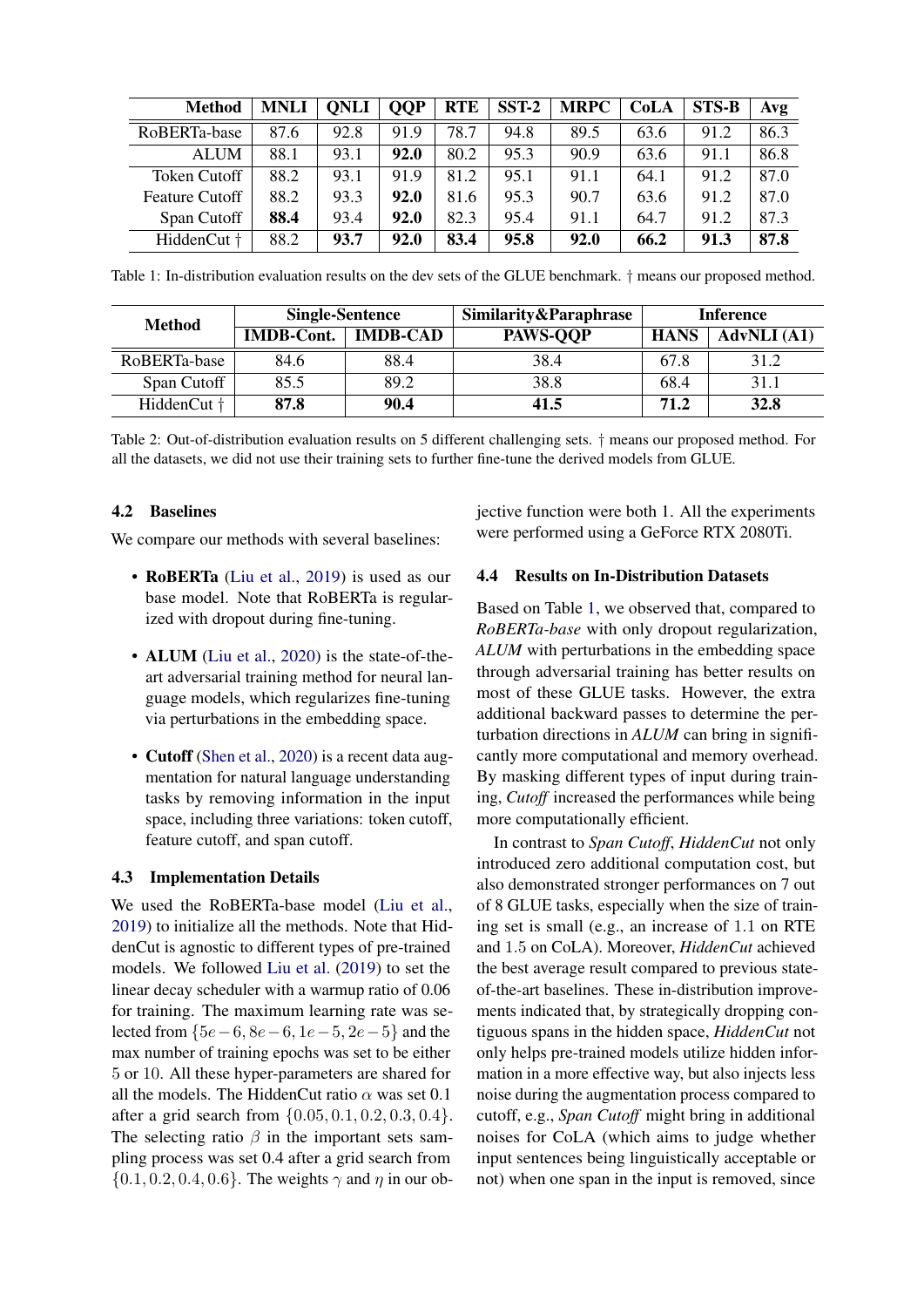<span id="page-6-0"></span>

| <b>Strategy</b> | $SST-2$ | <b>QNLI</b> |
|-----------------|---------|-------------|
| <b>ROBERTa</b>  | 94.8    | 92.8        |
| DropBlock       | 95.4    | 93.2        |
| Random          | 95.4    | 93.5        |
| <b>LIME</b>     | 95.2    | 93.1        |
| LIME-R          | 95.3    | 93.2        |
| GEM             | 95.5    | 93.4        |
| <b>GEM-R</b>    | 95.1    | 93.2        |
| Gradient        | 95.6    | 93.6        |
| Gradient-R      | 95.1    | 93.4        |
| Attention       | 95.8    | 93.7        |
| Attention-R     | 94.6    | 93.4        |

Table 3: The performances on SST-2 and QNLI with different strategies when dropping information in the hidden space. Different sampling strategies combined with *HiddenCut* are presented. "-R" means sampling outside the set to be cut given by these strategies.

it might change the labels.

#### 4.5 Results on Out-Of-Distribution Datasets

To validate the better generalizability of Hidden-Cut, we tested our models trained on SST-2, QQP and MNLI directly on 5 out-of-distribution/outof-domain challenging sets in zero-shot settings. As mentioned earlier, these out-of-distribution sets were either constructed with in-domain/out-ofdomain data and further edited by human to make them harder, or generated by rules that exploited spurious correlations such as lexical overlap, which made them challenging to most existing models.

As shown in Table [2,](#page-5-1) *Span Cutoff* slightly improved the performances compared to *RoBERTa* by adding extra regularizations through creating restricted input. *HiddenCut* significantly outperformed both *RoBERTa* and *Span Cutoff*. For example, it outperformed *Span Cutoff*. by 2.3%(87.8% vs. 85.5%) on IMDB-Conts, 2.7%(41.5% vs. 38.8%) on PAWS-QQP, and 2.8%(71.2% vs 68.4%) on HANS consistently. These superior results demonstrated that, by dynamically and strategically dropping contiguous span of hidden representations, *HiddenCut* was able to better utilize all the important task-related information which improved the model generalization to out-of-distribution and challenging adversary examples.

# 4.6 Ablation Studies

This section presents our ablation studies on different sampling strategies and the effect of important

hyper-parameters in *HiddenCut*.

## 4.6.1 Sampling Strategies in HiddenCut

We compared different ways to cut hidden repre-sentations (DropBlock [\(Ghiasi et al.,](#page-8-12) [2018\)](#page-8-12) which randomly dropped spans in certain random hidden dimensions instead of the whole hidden space) and different sampling strategies for *HiddenCut* described in Section [3.2](#page-2-1) (including Random, LIME [\(Ribeiro et al.,](#page-9-18) [2016\)](#page-9-18), GEM [\(Yang et al.,](#page-10-12) [2019b\)](#page-10-12), Gradient [\(Yeh et al.,](#page-10-15) [2019\)](#page-10-15), Attention) based on the performances on SST-2 and QNLI. For these strategies, we also experimented with a reverse set denoted by "-R" where we sampled outside the important set given by above strategies.

From Table [3,](#page-6-0) we observed that (i) sampling from important sets resulted in better performances than random sampling. Sampling outside the defined importance sets usually led to inferior performances. These highlights the importance of strategically selecting spans to drop. (ii) Sampling from dynamic sets sampled by their probabilities often outperformed sampling from predefined fixed sets (*LIME*), indicating the effectiveness of dynamically adjusting the sampling sets during training. (iii) The *attention-based* strategy outperformed all other sampling strategies, demonstrating the effectiveness of our proposed sampling strategies for *HiddenCut*. (iv) Completely dropping out the spans of hidden representations generated better results than only removing certain dimensions in the hidden space, which further validated the benefit of *HiddenCut* over *DropBlock* in natural language understanding tasks.

## 4.6.2 The Effect of HiddenCut Ratios

The length of spans that are dropped by *Hidden-Cut* is an important hyper-parameter, which is controlled by the HiddenCut ratio  $\alpha$  and the length of input sentences.  $\alpha$  could also be interpreted as the extent of perturbations added to the hidden space. We presented the results of *Hidden-Cut* on MNLI with a set of different  $\alpha$  including {0.05, 0.1, 0.2, 0.3, 0.4} in Table [5.](#page-7-0) *HiddenCut* achieved the best performance with  $\alpha = 0.1$ , and the performance gradually decreased with higher  $\alpha$ since larger noise might be introduced when dropping more hidden information. This suggested the importance of balancing the trade-off between applying proper perturbations to regularize models and injecting potential noises.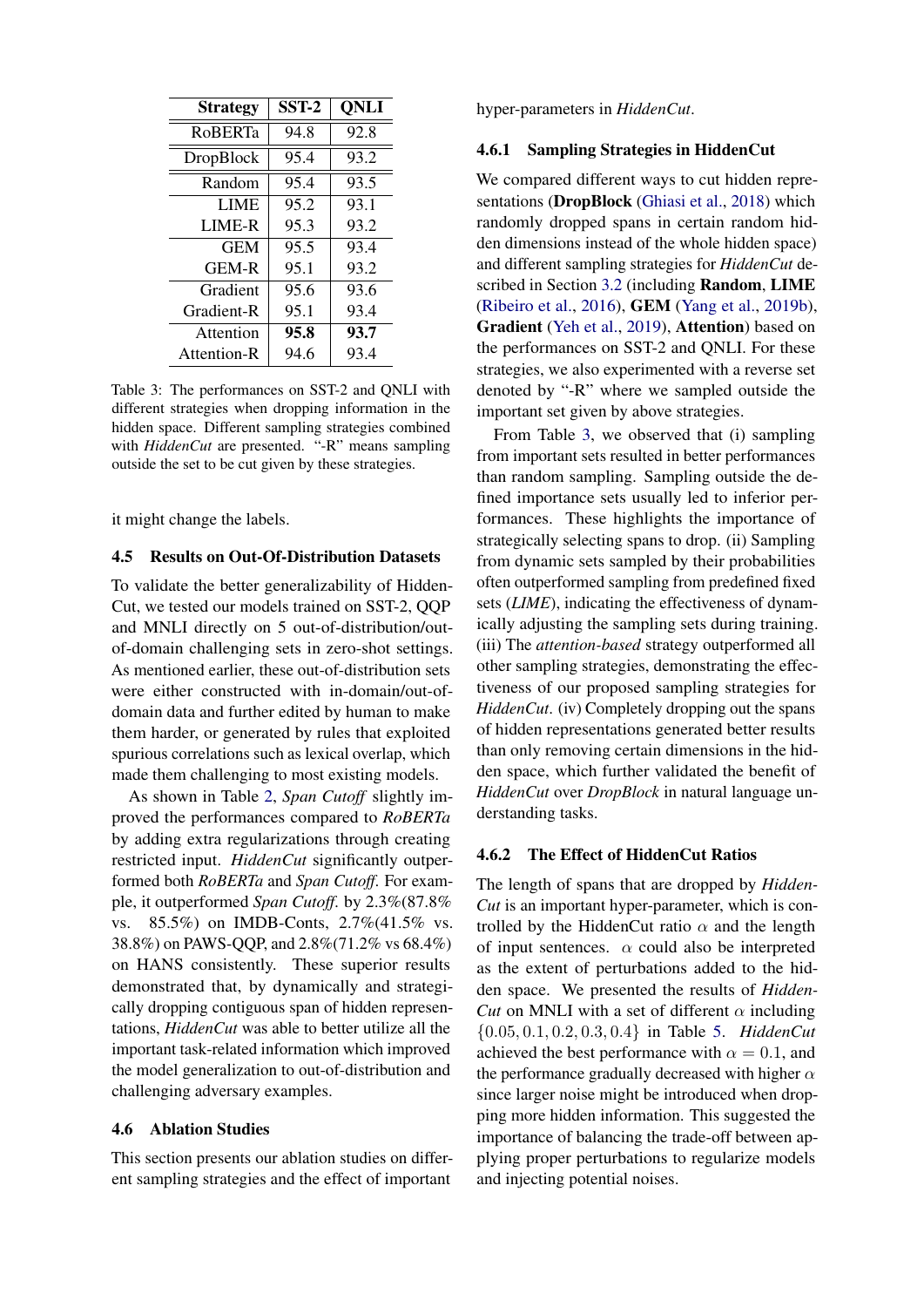<span id="page-7-2"></span>

| Method           | <b>Original and Counterfactual Sentences</b> |     |       |        |      |          |      |            | <b>Prediction</b> |                  |          |
|------------------|----------------------------------------------|-----|-------|--------|------|----------|------|------------|-------------------|------------------|----------|
| <b>RoBERTa</b>   | < s                                          |     | would | rate   | 8    | stars    | out  | of         | 10                | $\langle$ /s $>$ | Positive |
| <b>HiddenCut</b> | < s                                          |     | would | rate   | 8    | stars    | out  | of         | 10                | $\langle$ /s $>$ | Positive |
| <b>RoBERTa</b>   | < s                                          | The | movie | became | more | and      | more | intriguing | $\langle$ /s $>$  |                  | Positive |
| HiddenCut        | < s                                          | The | movie | became | more | and      | more | intriguing | $\langle$ /s $>$  |                  | Positive |
| <b>RoBERTa</b>   | < s                                          |     | would | rate   | 8    | stars    | out  | of         | 20                | $\langle$ /s $>$ | Positive |
| HiddenCut        | < s                                          |     | would | rate   | 8    | stars    | out  | of         | 20                | $\langle$ /s $>$ | Negative |
| <b>RoBERTa</b>   | < s                                          | The | movie | became | only | slightly | more | intriguing | $\langle$ /s $>$  |                  | Positive |
| <b>HiddenCut</b> | < s                                          | The | movie | became | only | slightly | more | intriguing | $\langle$ /s $>$  |                  | Negative |

Table 4: Visualization of the attention weights at the last layer in models. The sentences in the first section are from IMDB with positive labels and the sentences in the second section is constructed by changing ratings or diminishing via qualifiers [\(Kaushik et al.,](#page-9-5) [2020\)](#page-9-5) to flip their corresponding labels. Deeper blue represents that those tokens receive higher attention weights.

<span id="page-7-0"></span>

|                                           | $\begin{array}{ c c c c c c c c c } \hline 0.05 & 0.1 & 0.2 & 0.3 & 0.4 \ \hline \end{array}$ |  |  |
|-------------------------------------------|-----------------------------------------------------------------------------------------------|--|--|
| <b>MNLI</b> 88.07 88.23 88.13 88.07 87.64 |                                                                                               |  |  |

Table 5: Performances on MNLI with different Hidden-Cut ratio  $\alpha$ , which controls the length of span to cut in the hidden space.

<span id="page-7-1"></span>

| 0.1 |                                                     | 0.4 | U.6 |  |
|-----|-----------------------------------------------------|-----|-----|--|
|     | <b>SST-2</b>   95.18   95.30   <b>95.76</b>   95.46 |     |     |  |

Table 6: Performances on SST-2 with different sampling ratio  $\beta$ , which controls the size of important token set from which HiddenCut would sample.

## 4.6.3 The Effect of Sampling Ratios

The number of words that are considered important and selected by *HiddenCut* is also an influential hyper-parameter controlled by the sampling ratio  $\beta$ and the length of input sentences. As shown in Table [6,](#page-7-1) we compared the performances on SST-2 by adopting different  $\beta$  including  $\{0.1, 0.2, 0.4, 0.6\}.$ When  $\beta$  is too small, the number of words in the important sets is limited, which might lead *HiddenCut* to consistently drop certain hidden spans during the entire training process. The low diversities reduce the improvements over baselines. When  $\beta$  is too large, the important sets might cover all the words except stop words in sentences. As a result, the *Attention-based Strategy* actually became *Random Sampling*, which led to lower gains over baselines. The best performance was achieved when  $\beta = 0.4$ , indicating a reasonable trade-off between diversities and efficiencies.

## 4.7 Visualization of Attentions

To further demonstrate the effectiveness of HiddenCut, we visualize the attention weights that the special start token ("<s>") assigns to other tokens at the last layer, via several examples and their counterfactual examples in Table [4.](#page-7-2) We observed that *RoBERTa* only assigned higher attention weights on certain tokens such as "8 stars", "intriguing" and especially the end special token "</s>", while largely ignored other context tokens that were also important to make the correct predictions such as scale descriptions (e.g., "out of 10") and qualifier words (e.g., "more and more"). This was probably because words like "8 stars" and "intriguing" were highly correlated with positive label and *RoBERTa* might overfit such patterns without probable regularization. As a result, when the scale of ratings (e.g., from "10" to "20") or the qualifier words changed (e.g., from "more and more" to "only slightly more"), *RoBERTa* still predicted the label as positive even when the groundtruth is negative. With *HiddenCut*, models mitigated the impact of tokens with higher attention weights and were encouraged to utilize all the related information. So the attention weights in *HiddenCut* were more uniformly distributed, which helped models make the correct predictions for out-of-distribution counterfactual examples. Taken together, *HiddenCut* helps improve model's generalizability by facilitating it to learn from more task-related information.

# 5 Conclusion

In this work, we introduced a simple yet effective data augmentation technique, HiddenCut, to improve model robustness on a wide range of natural language understanding tasks by dropping contiguous spans of hidden representations in the hidden space directed by strategic attentionbased sampling strategies. Through HiddenCut, transformer models are encouraged to make use of all the task-related information during training rather than only relying on certain spurious clues. Through extensive experiments on indistribution datasets (GLUE benchmarks) and out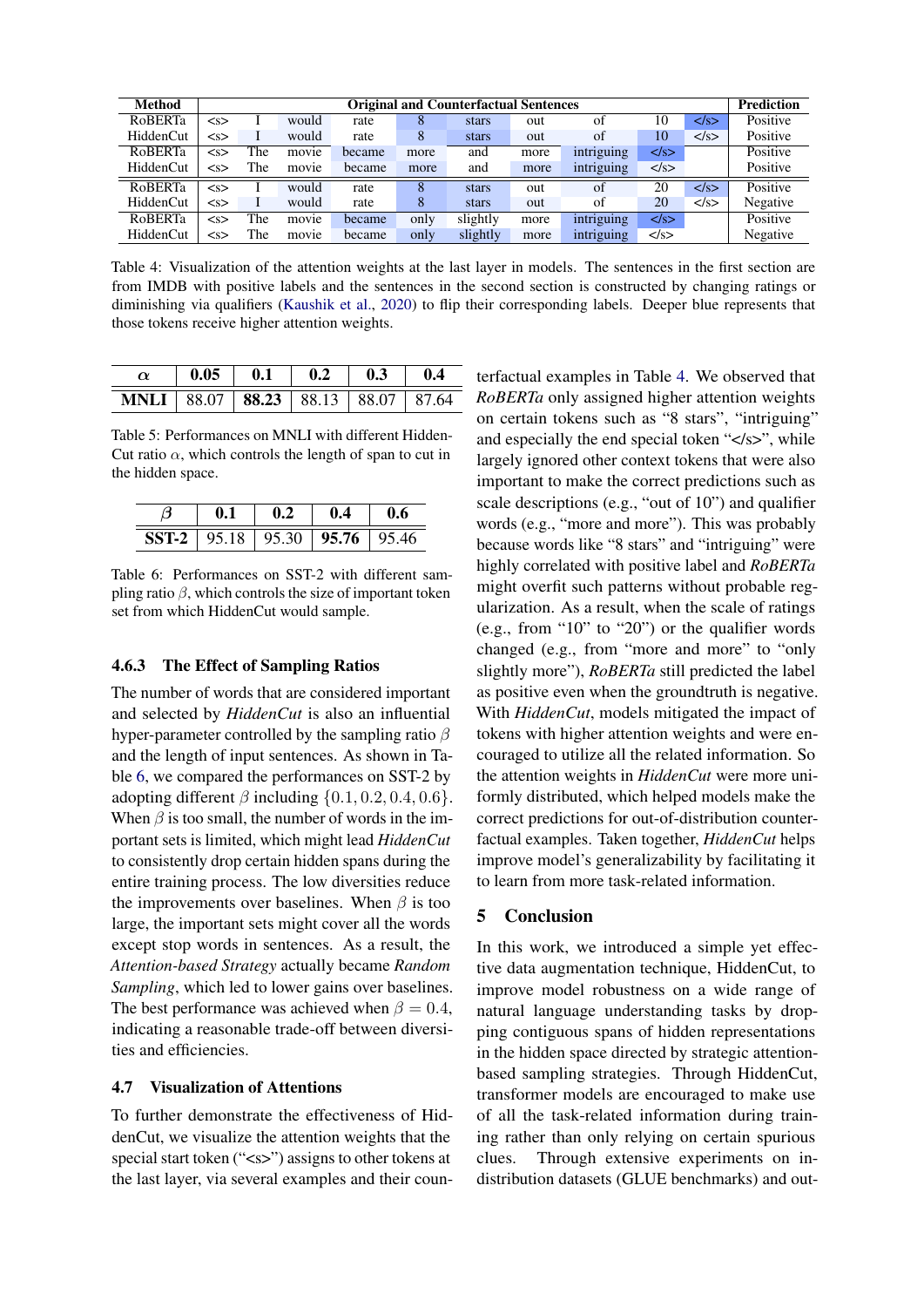of-distribution datasets (challenging counterexamples), HiddenCut consistently and significantly outperformed state-of-the-art baselines, and demonstrated superior generalization performances.

# Acknowledgment

We would like to thank the anonymous reviewers, and the members of Georgia Tech SALT group for their feedback. This work is supported in part by grants from Amazon and Salesforce.

# References

- <span id="page-8-6"></span>Armen Aghajanyan, Akshat Shrivastava, Anchit Gupta, Naman Goyal, Luke Zettlemoyer, and Sonal Gupta. 2020. Better fine-tuning by reducing representational collapse. *arXiv preprint arXiv:2008.03156*.
- <span id="page-8-7"></span>Jacob Andreas. 2020. [Good-enough compositional](https://doi.org/10.18653/v1/2020.acl-main.676) [data augmentation.](https://doi.org/10.18653/v1/2020.acl-main.676) In *Proceedings of the 58th Annual Meeting of the Association for Computational Linguistics*, pages 7556–7566, Online. Association for Computational Linguistics.
- <span id="page-8-14"></span>David Baehrens, Timon Schroeter, Stefan Harmeling, Motoaki Kawanabe, Katja Hansen, and Klaus-Robert Müller. 2010. [How to explain individual clas](http://jmlr.org/papers/v11/baehrens10a.html)[sification decisions.](http://jmlr.org/papers/v11/baehrens10a.html) *Journal of Machine Learning Research*, 11(61):1803–1831.
- <span id="page-8-2"></span>Hangbo Bao, Li Dong, Furu Wei, Wenhui Wang, Nan Yang, Xiaodong Liu, Yu Wang, Songhao Piao, Jianfeng Gao, Ming Zhou, et al. 2020. Unilmv2: Pseudo-masked language models for unified language model pre-training. *arXiv preprint arXiv:2002.12804*.
- <span id="page-8-17"></span>Samuel R. Bowman, Gabor Angeli, Christopher Potts, and Christopher D. Manning. 2015. [A large anno](https://doi.org/10.18653/v1/D15-1075)[tated corpus for learning natural language inference.](https://doi.org/10.18653/v1/D15-1075) In *Proceedings of the 2015 Conference on Empirical Methods in Natural Language Processing*, pages 632–642, Lisbon, Portugal. Association for Computational Linguistics.
- <span id="page-8-11"></span>Jiaao Chen, Zhenghui Wang, Ran Tian, Zichao Yang, and Diyi Yang. 2020a. Local additivity based data augmentation for semi-supervised ner. In *Proceedings of the 2020 Conference on Empirical Methods in Natural Language Processing (EMNLP)*, pages 1241–1251.
- <span id="page-8-10"></span>Jiaao Chen, Zichao Yang, and Diyi Yang. 2020b. [Mix-](https://doi.org/10.18653/v1/2020.acl-main.194)[Text: Linguistically-informed interpolation of hid](https://doi.org/10.18653/v1/2020.acl-main.194)[den space for semi-supervised text classification.](https://doi.org/10.18653/v1/2020.acl-main.194) In *Proceedings of the 58th Annual Meeting of the Association for Computational Linguistics*, pages 2147– 2157, Online. Association for Computational Linguistics.
- <span id="page-8-13"></span>Liyan Chen, P. Gautier, and Sergül Aydöre. 2020c. Dropcluster: A structured dropout for convolutional networks. *ArXiv*, abs/2002.02997.
- <span id="page-8-1"></span>Kevin Clark, Minh-Thang Luong, Quoc V Le, and Christopher D Manning. 2019. Electra: Pre-training text encoders as discriminators rather than generators. In *International Conference on Learning Representations*.
- <span id="page-8-15"></span>Kevin Clark, Minh-Thang Luong, Christopher D. Manning, and Quoc V. Le. 2018. Semi-supervised sequence modeling with cross-view training. In *EMNLP*.
- <span id="page-8-5"></span>Fahim Dalvi, Hassan Sajjad, Nadir Durrani, and Yonatan Belinkov. 2020. [Analyzing redundancy in](https://doi.org/10.18653/v1/2020.emnlp-main.398) [pretrained transformer models.](https://doi.org/10.18653/v1/2020.emnlp-main.398) In *Proceedings of the 2020 Conference on Empirical Methods in Natural Language Processing (EMNLP)*, pages 4908– 4926, Online. Association for Computational Linguistics.
- <span id="page-8-0"></span>Jacob Devlin, Ming-Wei Chang, Kenton Lee, and Kristina Toutanova. 2019. Bert: Pre-training of deep bidirectional transformers for language understanding. In *NAACL-HLT*.
- <span id="page-8-16"></span>Matt Gardner, Yoav Artzi, Victoria Basmov, Jonathan Berant, Ben Bogin, Sihao Chen, Pradeep Dasigi, Dheeru Dua, Yanai Elazar, Ananth Gottumukkala, Nitish Gupta, Hannaneh Hajishirzi, Gabriel Ilharco, Daniel Khashabi, Kevin Lin, Jiangming Liu, Nelson F. Liu, Phoebe Mulcaire, Qiang Ning, Sameer Singh, Noah A. Smith, Sanjay Subramanian, Reut Tsarfaty, Eric Wallace, Ally Zhang, and Ben Zhou. 2020. [Evaluating models' local decision boundaries](https://doi.org/10.18653/v1/2020.findings-emnlp.117) [via contrast sets.](https://doi.org/10.18653/v1/2020.findings-emnlp.117) In *Findings of the Association for Computational Linguistics: EMNLP 2020*, pages 1307–1323, Online. Association for Computational Linguistics.
- <span id="page-8-12"></span>G. Ghiasi, Tsung-Yi Lin, and Quoc V. Le. 2018. Dropblock: A regularization method for convolutional networks. In *NeurIPS*.
- <span id="page-8-9"></span>Ian J Goodfellow, Jonathon Shlens, and Christian Szegedy. 2014. Explaining and harnessing adversarial examples. *arXiv preprint arXiv:1412.6572*.
- <span id="page-8-4"></span>Mitchell Gordon, Kevin Duh, and Nicholas Andrews. 2020. [Compressing BERT: Studying the effects of](https://doi.org/10.18653/v1/2020.repl4nlp-1.18) [weight pruning on transfer learning.](https://doi.org/10.18653/v1/2020.repl4nlp-1.18) In *Proceedings of the 5th Workshop on Representation Learning for NLP*, pages 143–155, Online. Association for Computational Linguistics.
- <span id="page-8-8"></span>Yash Goyal, Ziyan Wu, Jan Ernst, Dhruv Batra, Devi Parikh, and Stefan Lee. 2019. [Counterfactual visual](http://proceedings.mlr.press/v97/goyal19a.html) [explanations.](http://proceedings.mlr.press/v97/goyal19a.html) In *ICML*, pages 2376–2384.
- <span id="page-8-3"></span>Demi Guo, Alexander M. Rush, and Yoon Kim. 2020. [Parameter-efficient transfer learning with diff prun](http://arxiv.org/abs/2012.07463)[ing.](http://arxiv.org/abs/2012.07463)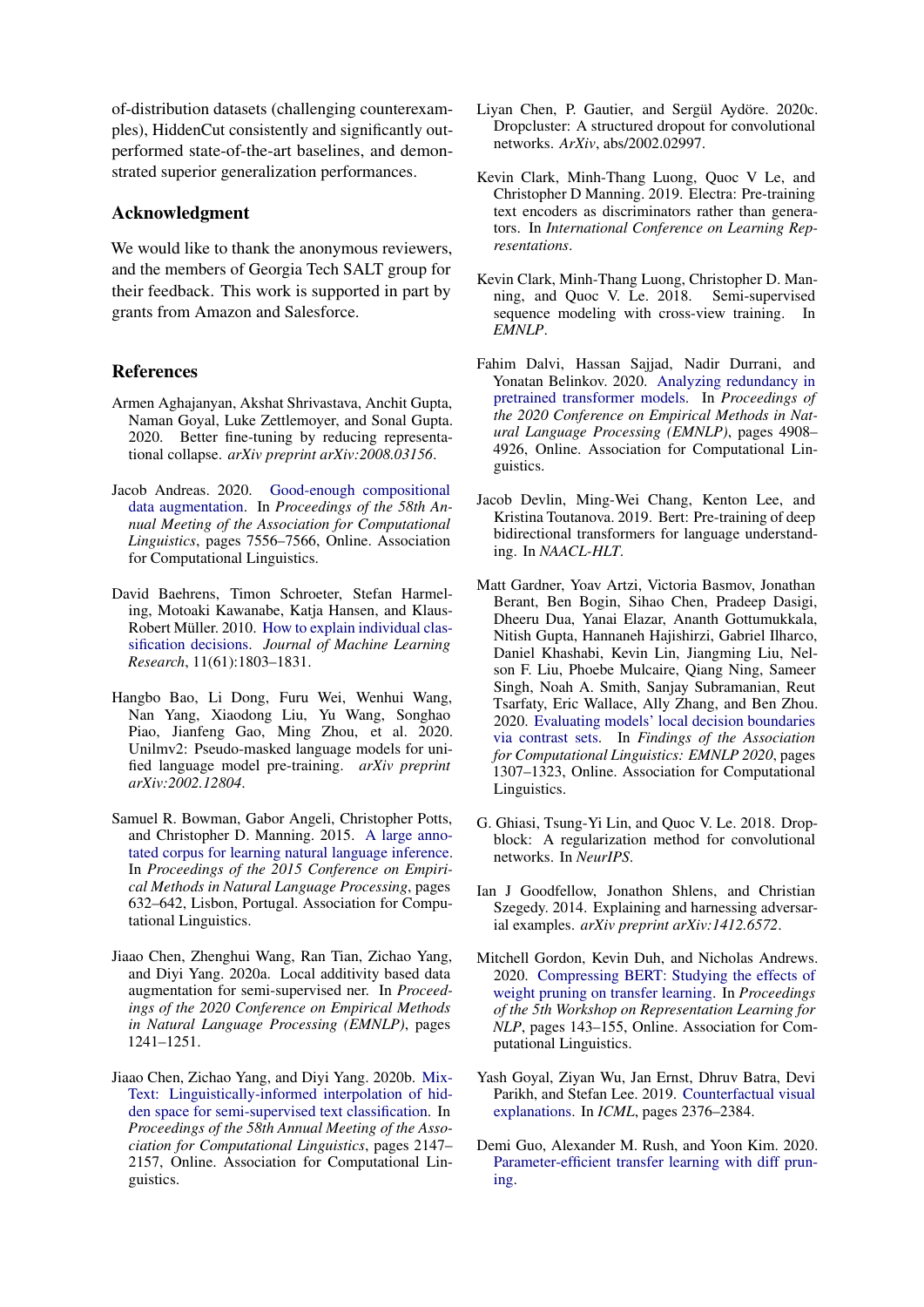- <span id="page-9-3"></span>Pengcheng He, Xiaodong Liu, Jianfeng Gao, and Weizhu Chen. 2020. Deberta: Decoding-enhanced bert with disentangled attention. *arXiv preprint arXiv:2006.03654*.
- <span id="page-9-14"></span>Robin Jia and Percy Liang. 2016. [Data recombination](https://doi.org/10.18653/v1/P16-1002) [for neural semantic parsing.](https://doi.org/10.18653/v1/P16-1002) In *Proceedings of the 54th Annual Meeting of the Association for Computational Linguistics (Volume 1: Long Papers)*, pages 12–22, Berlin, Germany. Association for Computational Linguistics.
- <span id="page-9-6"></span>Haoming Jiang, Pengcheng He, Weizhu Chen, Xiaodong Liu, Jianfeng Gao, and Tuo Zhao. 2019. Smart: Robust and efficient fine-tuning for pretrained natural language models through principled regularized optimization. *arXiv preprint arXiv:1911.03437*.
- <span id="page-9-1"></span>Mandar Joshi, Danqi Chen, Yinhan Liu, Daniel S. Weld, Luke Zettlemoyer, and Omer Levy. 2019. Spanbert: Improving pre-training by representing and predicting spans. *Transactions of the Association for Computational Linguistics*, 8:64–77.
- <span id="page-9-5"></span>Divyansh Kaushik, Eduard Hovy, and Zachary Lipton. 2020. [Learning the difference that makes a differ](https://openreview.net/forum?id=Sklgs0NFvr)[ence with counterfactually-augmented data.](https://openreview.net/forum?id=Sklgs0NFvr) In *International Conference on Learning Representations*.
- <span id="page-9-17"></span>Olga Kovaleva, Alexey Romanov, Anna Rogers, and Anna Rumshisky. 2019. [Revealing the dark secrets](https://doi.org/10.18653/v1/D19-1445) [of BERT.](https://doi.org/10.18653/v1/D19-1445) In *Proceedings of the 2019 Conference on Empirical Methods in Natural Language Processing and the 9th International Joint Conference on Natural Language Processing (EMNLP-IJCNLP)*, pages 4365–4374, Hong Kong, China. Association for Computational Linguistics.
- <span id="page-9-15"></span>Gustav Larsson, M. Maire, and Gregory Shakhnarovich. 2017. Fractalnet: Ultra-deep neural networks without residuals. *ArXiv*, abs/1605.07648.
- <span id="page-9-2"></span>Mike Lewis, Yinhan Liu, Naman Goyal, Marjan Ghazvininejad, Abdelrahman Mohamed, Omer Levy, Ves Stoyanov, and Luke Zettlemoyer. 2020. Bart: Denoising sequence-to-sequence pre-training for natural language generation, translation, and comprehension. *SCL*.
- <span id="page-9-7"></span>Xiaodong Liu, Hao Cheng, Pengcheng He, Weizhu Chen, Yu Wang, Hoifung Poon, and Jianfeng Gao. 2020. Adversarial training for large neural language models. *arXiv preprint arXiv:2004.08994*.
- <span id="page-9-0"></span>Yinhan Liu, Myle Ott, Naman Goyal, Jingfei Du, Mandar Joshi, Danqi Chen, Omer Levy, Mike Lewis, Luke Zettlemoyer, and Veselin Stoyanov. 2019. Roberta: A robustly optimized bert pretraining approach. *arXiv preprint arXiv:1907.11692*.
- <span id="page-9-20"></span>Andrew L. Maas, Raymond E. Daly, Peter T. Pham, Dan Huang, Andrew Y. Ng, and Christopher Potts. 2011. [Learning word vectors for sentiment analy](https://www.aclweb.org/anthology/P11-1015)[sis.](https://www.aclweb.org/anthology/P11-1015) In *Proceedings of the 49th Annual Meeting of*

*the Association for Computational Linguistics: Human Language Technologies*, pages 142–150, Portland, Oregon, USA. Association for Computational Linguistics.

- <span id="page-9-9"></span>Aleksander Madry, Aleksandar Makelov, Ludwig Schmidt, Dimitris Tsipras, and Adrian Vladu. 2017. Towards deep learning models resistant to adversarial attacks. *arXiv preprint arXiv:1706.06083*.
- <span id="page-9-8"></span>Tom McCoy, Ellie Pavlick, and Tal Linzen. 2019. [Right for the wrong reasons: Diagnosing syntactic](https://doi.org/10.18653/v1/P19-1334) [heuristics in natural language inference.](https://doi.org/10.18653/v1/P19-1334) In *Proceedings of the 57th Annual Meeting of the Association for Computational Linguistics*, pages 3428–3448, Florence, Italy. Association for Computational Linguistics.
- <span id="page-9-13"></span>Junghyun Min, R. Thomas McCoy, Dipanjan Das, Emily Pitler, and Tal Linzen. 2020. [Syntactic](https://doi.org/10.18653/v1/2020.acl-main.212) [data augmentation increases robustness to inference](https://doi.org/10.18653/v1/2020.acl-main.212) [heuristics.](https://doi.org/10.18653/v1/2020.acl-main.212) In *Proceedings of the 58th Annual Meeting of the Association for Computational Linguistics*, pages 2339–2352, Online. Association for Computational Linguistics.
- <span id="page-9-10"></span>Takeru Miyato, Andrew M. Dai, and Ian J. Goodfellow. 2017. Adversarial training methods for semi-supervised text classification. *arXiv: Machine Learning*.
- <span id="page-9-19"></span>Takeru Miyato, Shin-ichi Maeda, Masanori Koyama, and Shin Ishii. 2018. Virtual adversarial training: a regularization method for supervised and semisupervised learning. *IEEE transactions on pattern analysis and machine intelligence*, 41(8):1979– 1993.
- <span id="page-9-11"></span>Yixin Nie, Adina Williams, Emily Dinan, Mohit Bansal, Jason Weston, and Douwe Kiela. 2020. [Ad](https://doi.org/10.18653/v1/2020.acl-main.441)[versarial NLI: A new benchmark for natural lan](https://doi.org/10.18653/v1/2020.acl-main.441)[guage understanding.](https://doi.org/10.18653/v1/2020.acl-main.441) In *Proceedings of the 58th Annual Meeting of the Association for Computational Linguistics*, pages 4885–4901, Online. Association for Computational Linguistics.
- <span id="page-9-16"></span>Hieu Pham and Quoc V. Le. 2021. [Autodropout: Learn](http://arxiv.org/abs/2101.01761)[ing dropout patterns to regularize deep networks.](http://arxiv.org/abs/2101.01761)
- <span id="page-9-4"></span>Colin Raffel, Noam Shazeer, Adam Roberts, Katherine Lee, Sharan Narang, Michael Matena, Yanqi Zhou, Wei Li, and Peter J. Liu. 2020. [Exploring the limits](http://arxiv.org/abs/1910.10683) [of transfer learning with a unified text-to-text trans](http://arxiv.org/abs/1910.10683)[former.](http://arxiv.org/abs/1910.10683)
- <span id="page-9-18"></span>Marco Tulio Ribeiro, Sameer Singh, and Carlos Guestrin. 2016. ["why should i trust you?": Explain](https://doi.org/10.1145/2939672.2939778)[ing the predictions of any classifier.](https://doi.org/10.1145/2939672.2939778) In *Proceedings of the 22nd ACM SIGKDD International Conference on Knowledge Discovery and Data Mining*, KDD '16, page 1135–1144, New York, NY, USA. Association for Computing Machinery.
- <span id="page-9-12"></span>Ali Shafahi, Mahyar Najibi, Mohammad Amin Ghiasi, Zheng Xu, John Dickerson, Christoph Studer, Larry S Davis, Gavin Taylor, and Tom Goldstein.